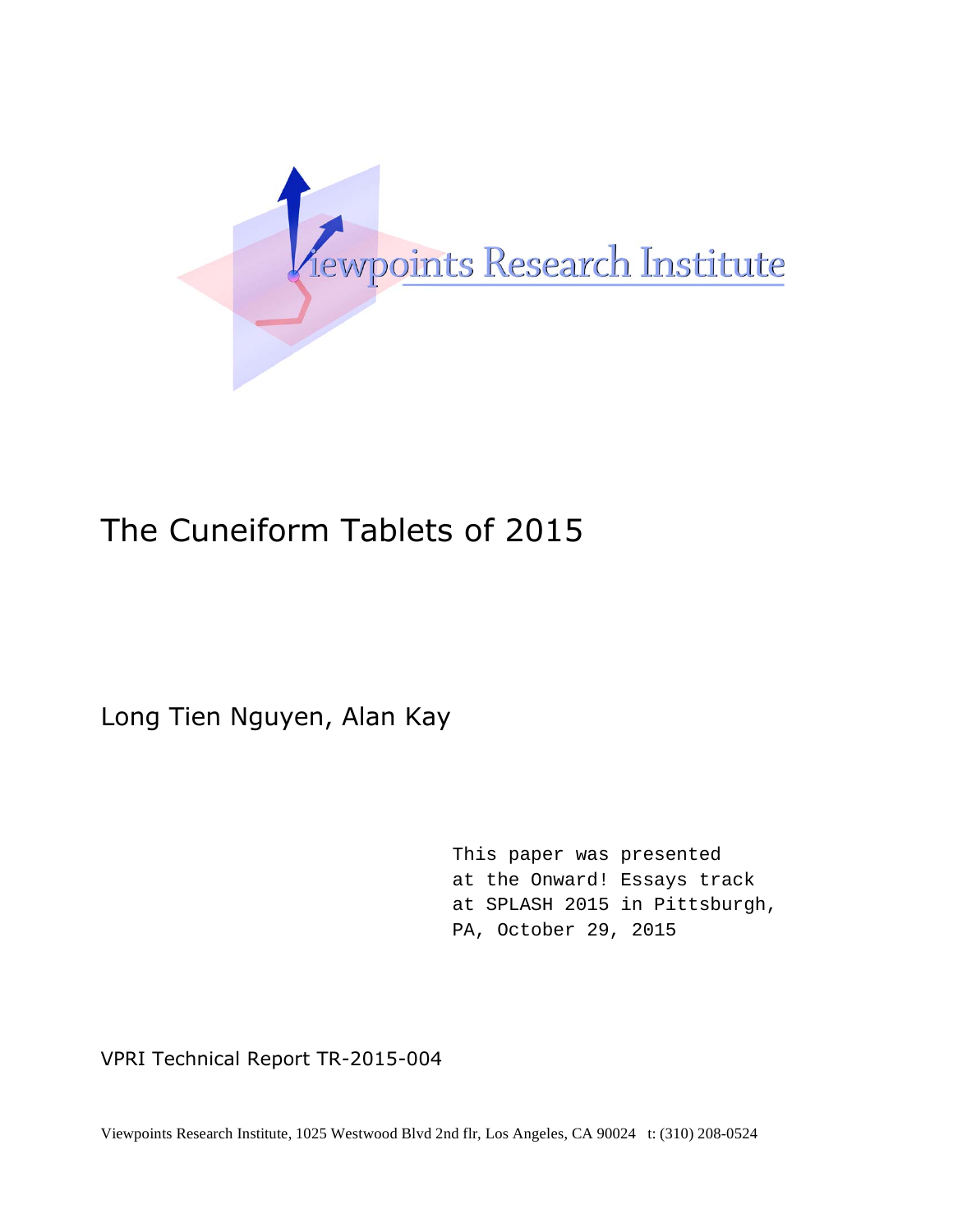# The Cuneiform Tablets of 2015

Long Tien Nguyen

University of California, Los Angeles Viewpoints Research Institute Los Angeles, CA, USA long@nguyen.bz

Alan Kay

University of California, Los Angeles Viewpoints Research Institute Los Angeles, CA, USA alan.kay@vpri.org

# Abstract

We discuss the problem of running today's software decades, centuries, or even millennia into the future.

*Categories and Subject Descriptors* K.2 [*History of Computing*]: Software; K.4.0 [*Computers and Society*]: General

*Keywords* History; preservation; emulation

#### 1. Introduction

In the year 1086 AD, King William the Conqueror ordered a survey of each and every shire in England, determining, for each landowner, how much land he had, how much livestock he had, and how much money his property was worth [\[2\]](#page-10-0). The result of this survey, known as the Domesday Book, is the oldest public record in England and gives an extremely detailed glimpse into the sociopolitical structure of England in the 11th century, a time of great change and upheaval [\[8\]](#page-10-1).

In the year 1984 AD, the BBC, to commemorate the 900th anniversary of the Domesday Book, commissioned the creation of the BBC Domesday Project, an interactive multimedia system intended to be a Domesday Book for the 20th century. Over 1 million people from all over the United Kingdom participated in creating this historical record for posterity. Each contributor was free to choose whatever he or she wished to record; the total sum of the contributions created a snapshot of everyday British life in 1980s. The data of the Domesday Project was stored onto two LV-ROM discs, a custom optical disc format based on the LaserDisc designed specifically for the Domesday Project. The LaserDisc format itself was cutting-edge at the time, as it was the first commercially-available optical disc technology. The Domesday Project's software system was designed to run

on an Acorn BBC Master computer, modified with custom hardware designed specifically for the BBC. The Domesday Project was completed and published in the year 1986 AD [\[10\]](#page-11-0) [\[36\]](#page-11-1).

In the year 2002 AD, 16 years after the BBC Domesday Project was completed, the LV-ROM technology and the BBC Master computer had long been obsolete. LV-ROM readers and BBC Masters had not been manufactured for many years, and most existing readers and computers had been broken, lost, or discarded. Though the LV-ROM discs containing the Domesday Project were (and still are, as of 2015 AD) intact and readable, the rapid disappearance of hardware that could read the LV-ROM discs and execute their contents jeopardized the survival of the Domesday Project [\[29\]](#page-11-2). To save the Domesday Project, the University of Michigan partnered with the University of Leeds to initiate the CAMiLEON Project<sup>[1](#page-1-0)</sup> to develop strategies and techniques for digital preservation, and use them for preserving the Domesday Project [\[13\]](#page-11-3). The CAMiLEON staff obtained a broken Domesday Project device, repaired it, and used it to extract the contents of the LV-ROM discs. Then the CAMiLEON staff developed an emulator for the BBC Master computer and the LV-ROM disc reader that would execute the contents of the LV-ROM discs, enabling the user to experience the Domesday Project on a modern computer [\[28\]](#page-11-4). Most of the documentation and source code of the Domesday Project had been lost, and the CAMiLEON staff was forced to reverse engineer the hardware and the contents of the LV-ROM discs [\[9\]](#page-11-5).

Though they successfully produced a prototype of a working emulator for Microsoft Windows that executed the Domesday Project, the CAMiLEON project folded after its funding ended; the CAMiLEON website ironically went offline not soon afterwards. The Domesday Project website also went offline after one of its key people, Adrian Pearce, suddenly passed away [\[12\]](#page-11-6). Most of the fruits of the CAMiLEON Project were not released to the public; the images from *one* of LV-ROM discs were uploaded to the BBC website and the papers from the website were successfully

<span id="page-1-0"></span><sup>&</sup>lt;sup>1</sup> Creative Archiving at Michigan and Leeds: Emulating the Old on the New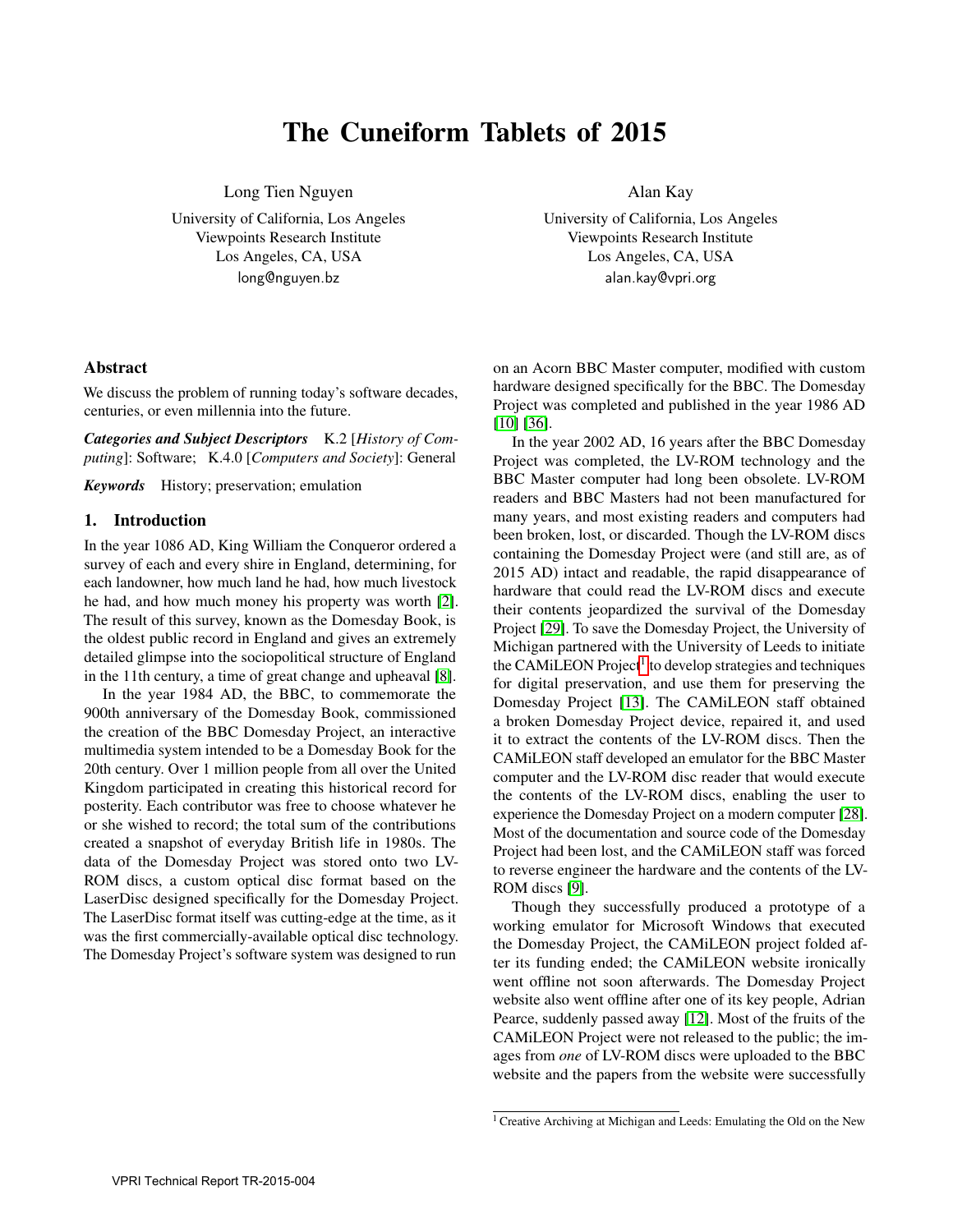saved by the Internet Archive. However, an accurate emulation of the original multimedia experience is not available to the public, and lies somewhere in the decaying private hard drives of the former CAMiLEON staff; its future yet lies in jeopardy. By contrast, the Domesday Book of 1086 AD, stored in the National Archives of the United Kingdom in Kew, is in excellent condition and can be viewed by any visitor with special permission [\[29\]](#page-11-2). The full text (in Latin) and translation of the Domesday Book can be found online on several websites. Reproductions are widely available in print in countless libraries and bookstores. It may be that our descendants shall know more of England in 1086 AD than of England in 1986 AD. In this essay, we will try to explore the ways we can prevent our era from becoming, in the words of Vint Cerf, a Digital Dark Age.

# 2. Prehistory

The authors of this essay first met in October of 2011, when the first author attended a seminar led by the second author for the introductory computer science course for freshmen at UCLA. In this lecture, the second author gave a personal tour of the field of computer science and its history, and explored the relationship between computer science and mathematics, science, engineering, and art. We discussed the immature state of computer science today, comparable to the state of civil engineering during Ancient Egypt, when the pyramids were built. The second author opined that a significant barrier to progress in computer science was the fact that many practitioners were ignorant of the history of computer science: old accomplishments (and failures!) are forgotten, and consequently the industry reinvents itself every 5-10 years.

This interaction got us interested in preserving computing history for posterity, a problem that is catastrophically overlooked by the institutions that are supposed to be preserving today's heritage. For example, the second author has repeatedly attempted to persuade, with little success, the Library of Congress to create a concerted and systematic effort to preserve computer software and a catalog of computer architectures (consisting of architecture specifications in English and "reference implementations"). The Computer History Museum, run by "hardware guys," has an extensive and impressive collection of vintage hardware of all kinds and from all eras, but it sits there as a collection of lifeless beige boxes.

Our first experience at historical preservation took place in August of 2013. At the time, the Kleinrock Internet History Center (KIHC) at UCLA started work on the restoration of the systems that powered the very first ARPANET node at UCLA: the SDS Sigma 7 computer that served as the host and the Interface Message Processor (IMP) that served as the router for the host. However, the project ran into several difficulties: first, the 44-year old Sigma 7 and IMP were in poor condition, and it was difficult to determine what repairs were necessary to bring the machines back to life. Secondly, and more importantly, the software for both the Sigma 7 and IMP was missing, and the 40-year old backup tapes that were found did not work (although later one of the original engineers on the IMP, Dave Walden, managed to find a complete copy of the IMP source code in his personal archive). The project was put on indefinite hiatus.

Our experiences show that more attention is given to hardware than to software, in spite of hardware being merely a "lifeless body" without the "immortal soul" of software to bring it to life. The "essence" of the ARPANET, and of many other systems, survives even if all the machines that ran the original software are gone, as long as the software still survives. After the KIHC project was shelved, we did some thinking about what it would take to allow a program to be usable in the far future, when the hardware "bodies" that the program once inhabited are long dead and gone.

# 3. Storage Media

The first problem we have to worry about is the deterioration of storage media. As we have mentioned earlier, the 40 year-old backup tapes for the Sigma 7 and IMP machines were no longer readable. All storage media currently in use have a fairly short lifespan, which varies widely depending on various factors, including storage conditions and usage patterns. For example, the National Media Laboratory reports that CD-Rs can last from 5 to an estimated 100 years, and magnetic tape can last from 10 to 50 years, depending on storage conditions [\[1\]](#page-10-2). Therefore, the preservation of digital data using existing storage media requires constant maintenance of the digital archive by transferring data from an old medium to a new medium every few years. This approach, in our opinion, is too risky, since it requires the institution doing the preservation to continuously exist and receive funding.

A better solution was developed by the Long Now Foundation in conjunction with the Los Alamos National Laboratory and Norsam Technologies. Microscopic text is etched onto a disk made out of nickel; the resulting "Rosetta disk" can be read with a microscope at 1000x magnification [\[24\]](#page-11-7). A Rosetta disk is estimated to last from 2,000 to 10,000 years; a 3-inch disk can contain about 350,000 pages of text [\[23\]](#page-11-8). Other institutions are also developing extremely long-term data storage media [\[14\]](#page-11-9). As we are computer scientists, we shall leave this "piece of the puzzle" to the materials scientists, and assume that they have developed such a "Rosetta disk" for us. Now we must figure out what to put on it.

#### 4. The Simplest Approach

At first, the reader may think, why can't we just put the program we want to send to the future on the disk, plus the documentation for the machine that the program runs on? The "archaeologist of the future" would read the documentation, write an emulator for the machine, and run the program. Unfortunately, this naive scheme makes the archaeologist of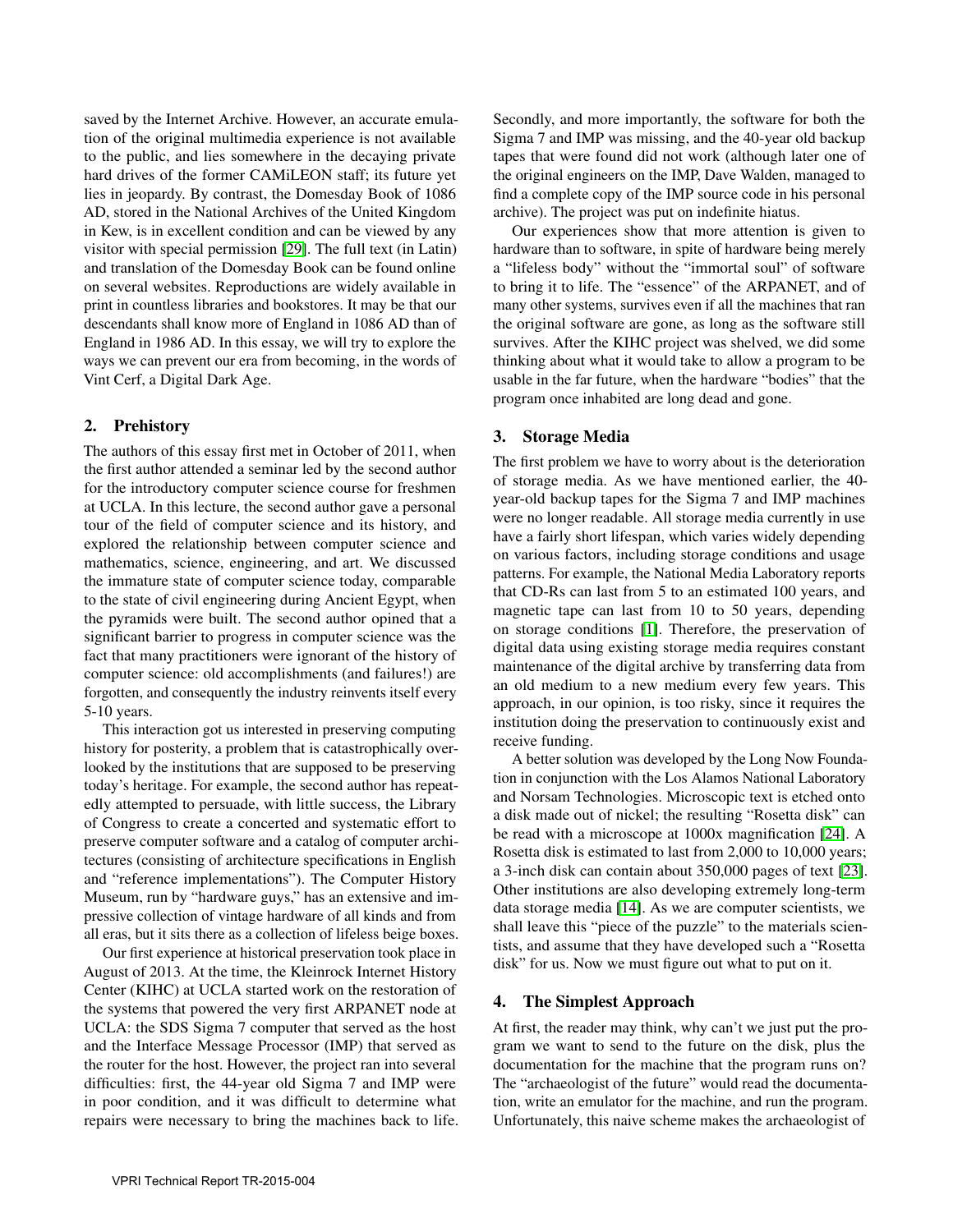the future do a lot of work, because real computer architectures have a lot of complexity. Say, for example, we wanted to emulate a bog standard "Windows on Intel x86" computer. The Software Developer's Manual [\[18\]](#page-11-10) for the Intel x86 architecture has a total of 3603 (!) pages, and that's just the CPU alone! Even 8-bit microcomputers from the 1980s have a lot of complexity. For example, the Commodore 64 Programmer's Reference Guide [\[6\]](#page-10-3) is 514 pages long. The archaeologist of the future would have to read and understand the whole document, and then write and debug an emulator, taking into account all the edge cases and quirks of the behavior of a real-world computer. Instead, we should do most of the "heavy lifting" ourselves, and design a scheme such that the archaeologist of the future can get the program working in a single afternoon. But what should we do today, so that the archaeologist of the future only needs to do a "fun afternoon's hack?" We were inspired by several ideas.

# 5. Some Food for Thought

Guy Steele begins his keynote lecture Growing a Language [\[33\]](#page-11-11) at OOPSLA 1998 with a very limited vocabulary. He adds more complex words to his vocabulary by defining them in terms of words that already exist in his vocabulary. These new words, in turn, can be used to define even more complex words down the line. This scheme vividly makes the case for programming languages that consist of small kernels that can be flexibly extended by their users.

The idea of building a language in this manner is not new. In the 1950s, Hans Freudenthal devised a universal language to communicate with aliens from outer space called LINCOS [\[11\]](#page-11-12). In his language, he tried to move from visual patterns to mathematics and then attempted to build everything from logic, like Russell and Whitehead attempted in their Principia Mathematica [\[31\]](#page-11-13). Freudenthal makes the assumption that any aliens that are sufficiently intelligent to be able to receive radio messages from space must also have discovered mathematics. Freudenthal starts with the concept of a natural number, which can be represented in a self-evident manner as a series of repeated radio "beeps" separated by periods of silence. 0 is represented as no beeps, 1 is represented as one beep, 2 is represented as two beeps, and so on. Thus, his "message to aliens" starts by defining the equals, less-than, greater-than, and arithmetic symbols for natural numbers. Each new concept is defined in terms of concepts previously defined; Freudenthal goes on to define real numbers, variables, propositional logic, and first-order logic. Then, he defines the concepts of time, behavior, and physics. Of course, we are not doing anything as ambitious as sending a message to aliens, so our design does not need to be so sophisticated.

While Freudenthal was designing LINCOS, another compelling example of a powerful universal language with a very compact explanation and bootstrap was Lisp by John Mc-Carthy [\[27\]](#page-11-14). In the original formulation of Lisp, McCarthy

showed how a powerful programming language could be built up starting from only 9 primitives: *atom*, *car*, *cdr*, *cons*, *eq*, *quote*, *cond*, *lambda*, and *label*. Using only these 9 primitives, a fully-functioning interpreter for Lisp could be written in Lisp itself. A thought the second author had back then was perhaps every piece of digital media should be prefaced by the simplest explanation possible of a virtual machine that could run the rest of the media, and that Lisp could be an excellent candidate.

Lisp, along with Simula [\[7\]](#page-10-4), arguably the first truly objectoriented programming language, became the foundation of thinking about object-oriented programming, especially dynamic late-bound object-oriented programming, and the seeds of these ideas were incorporated into the Smalltalk systems [\[22\]](#page-11-15) at Xerox PARC in the 1970s. A feature of the revolutionary Xerox Alto personal computer [\[34\]](#page-11-16) was that it required a very powerful but very compact software system to make it into what would be considered a very early form of "modern interactive personal computing." As further personal computers were developed at PARC, Smalltalk was made portable by having each "bag of bits," called an "image," that constituted an entire system also carry the microcode for each machine Smalltalk was to run on [\[22\]](#page-11-15). When an image was brought to a particular machine, the appropriate microcode was extracted and executed to create a Smalltalk virtual machine[2](#page-3-0) . All the rest of the "bag of bits" was completely machine independent. For example, the microcode needed for the Alto was 1024 instructions of 32 bit words: 4 kilobytes. One of the versions of Smalltalk done for the portable NoteTaker computer ran on an off-the-shelf chip (an early version of the 16-bit 8086) and the bootstrap was done with 6 kilobytes of 8086 machine code playing the role of the "microcode." All other parts of the system were machine independent, and the system plus interesting media could all fit into less than 512 kilobytes [\[22\]](#page-11-15).

This led to the somewhat interesting conclusion that one could store media as a "process" if the system that created it were carried along, and if the "microcode" for the system were also supplied.

Furthermore, if the "microcode" were thought through a little more carefully, it would be much more compact to describe what it did than to describe how to make a Lisp. The idea then would be to have a Lisp-like system, or in this case Smalltalk, in the rest of the bag, and the real beginning part of each bag should be the simplest description of the simplest machine that would bring the rest of the bag to life. An important motivation back in the 1970s, which carries through to the present essay, was that a good goal would be to entice the programmers of the future into revitalizing a piece of media by showing them that it could be "an afternoon's hack." Thus we wanted to avoid a lengthy description in the

<span id="page-3-0"></span><sup>2</sup> Very much modeled after the hardware of the Burroughs B5000 computer [\[3\]](#page-10-5), which introduced a HLL "machine-code" with bytecodes, descriptors (protected pointers), etc.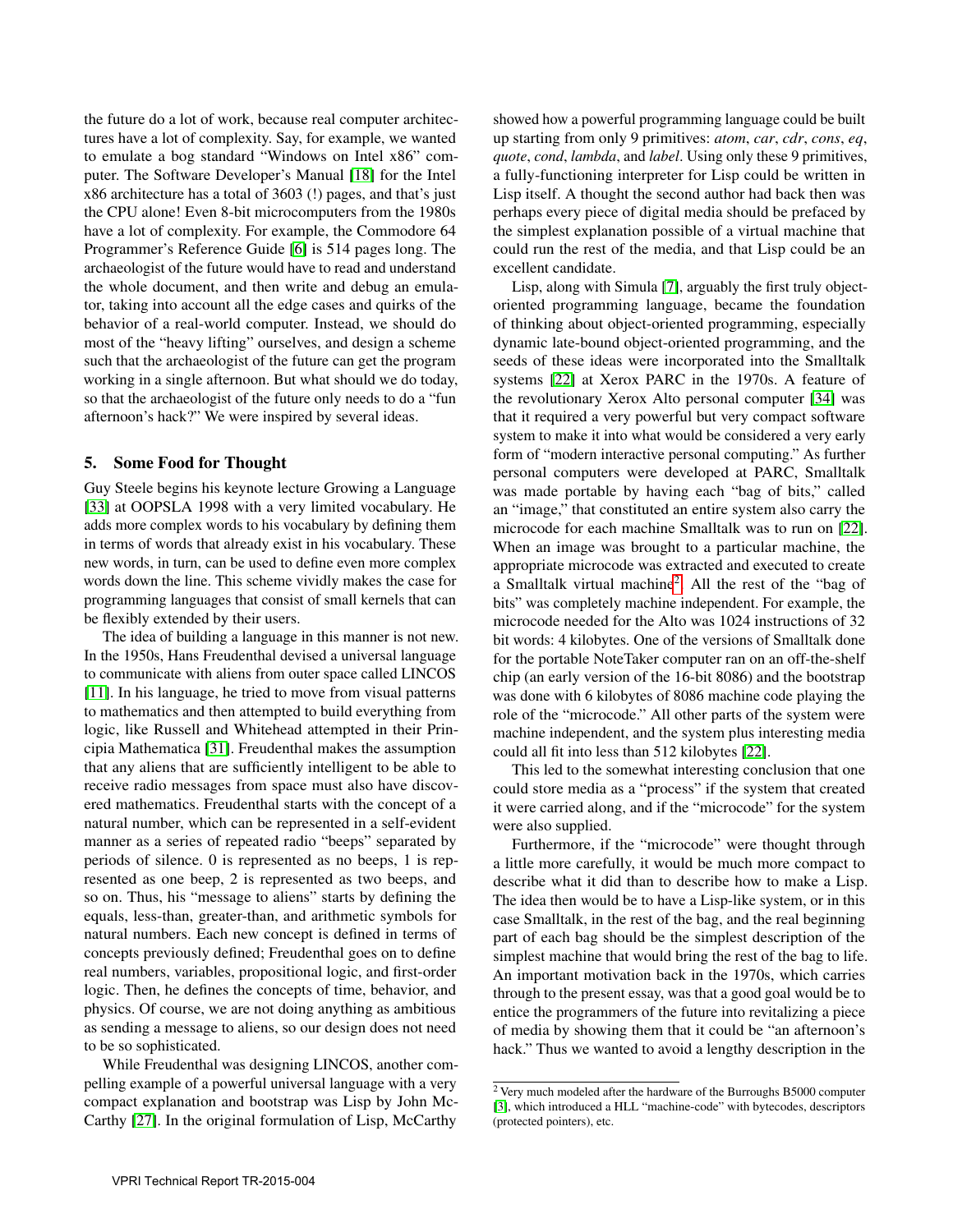beginning, and we wanted to avoid requiring the archaeologist of the future to have to do a lot of work before seeing whether it would be worthwhile. The neat thing would be that the tools to modify, extend, and improve the system could be bundled along with the system as well.

It's worth looking a little deeper into this approach, which is at least as "psychological" as it is technical. One question is whether any of the formal semantics techniques popular today will survive well enough so that they could be referred to. The second author began his computing career in 1961, and more than 50 years later, none of the formal semantics techniques from the 1960s has survived well enough to be used without reteaching. Teaching formal semantics to the archaeologist of the future using English and perhaps logic would be a hefty document, and for most programmers would not be regarded as a "fun afternoon's hack," or even a "fun month's hack." We fear that today's favorite formal semantics techniques, such as denotational semantics, may not survive even 50 years hence. This is also, sadly, the case for Lisp (though it is still worth understanding deeply, just because it was so beautiful and powerful). But most programmers today don't understand just how to bootstrap a Lispish kind of system.

Most programmers today haven't written a machine code program and likely have a bit of a fuzzy idea of what machine code is like. However, universal machines can be both simple and tiny with respect to features, and it might be possible to explain the semantics in a single tempting page. The idea of values, labeling them, transforming them, looping, sequencing, and so forth, will probably hang on, and these could be viable contexts for a one-page description. Note that defining a simple machine with memory locations, simple operations, and a simple instruction format, is counter to perennial desires for abstraction and generality. However, our aim to be both very specific and very brief, and this is quite justifiable in part because the internals of our media document can be brought to full life from following just such a simple one-page description.

In summary, our "message to the future" should consist of two parts: a "one-page description" of a simple virtual machine, and a program that will run on the simple virtual machine.

#### 6. Alternative Views

Now, we could also just describe how a NAND gate works and describe how the virtual machine works in terms of NAND gates! This could be a list of logic equations or a schematic diagram. An example of such a project is Brian Silverman's Visual 6502 [\[20\]](#page-11-17). He depackaged a 6502 CPU, extracted the schematics from photographs of the die, and wrote a gate-level simulator for the schematics, resulting in a working virtual 6502. Though a NAND gate is easy to understand, a schematic of NAND gates would be harder to use, because the archaeologist of the future would have to transcribe the schematics, and either write a logic simulator or build a hardware circuit (using whatever technology she will have in the future) to run the program. However, a schematic diagram could serve as an alternative specification of the virtual machine.

Why would we need alternative specifications? To guarantee that a "message to the future" is still comprehensible to future generations, we should write it in several ways. Ancient Egyptian hieroglyphics were decoded thanks to the Rosetta Stone, which contained the same text written in three scripts: Ancient Egyptian hieroglyphics, Demotic script, and Ancient Greek. Because the Ancient Greek language was known to modern scholars, they were able to compare the Egyptian text and the Greek text to figure out the meaning of the hieroglyphs. Likewise, if we specify the simple virtual machine several different ways, it will increase the likelihood of the archaeologist of the future being able to understand how it works. Our first specification of the simple virtual machine uses English prose and diagrams. Our assumption is that basic mathematical and computational concepts, such as binary numbers, Boolean logic, arithmetic, and Turing machines will still be known. It seems to us that if knowledge of these concepts were lost then civilization has collapsed to the point where there would be no computers at all! We could then use the logic equations or schematic diagram, as described in the previous paragraph, as a second specification of our simple virtual machine. This could be used to verify the first specification. Figuring out other ways to describe the simple virtual machine is an open problem that we haven't solved yet. Perhaps there is a more accessible formal semantics technique that is yet to be invented.

Currently, we only have one specification of the simple virtual machine, but we are working on figuring alternative specifications for the next version of our system.

#### 7. The Cuneiform System

Inspired by the ideas above, we set out to build a system for software preservation, which we christened Cuneiform. It works as follows: in the present day, a preservationist using the Cuneiform tools preserves a software program for posterity. Once a program has been packaged with Cuneiform, an archaeologist of the future spends a fun afternoon "hacking" on an emulator that brings the packaged program back to life. The packaged programs will look and behave exactly as they did in the past. Furthermore, the archaeologist can do more than just execute the packaged program: the tools bundled with the program allow the archaeologist to view the program's documentation, inspect the program's behavior, and even modify or adapt the program.

A program packaged using Cuneiform consists of three parts: the label, the header, and the program itself. We describe the parts in the rest of this essay.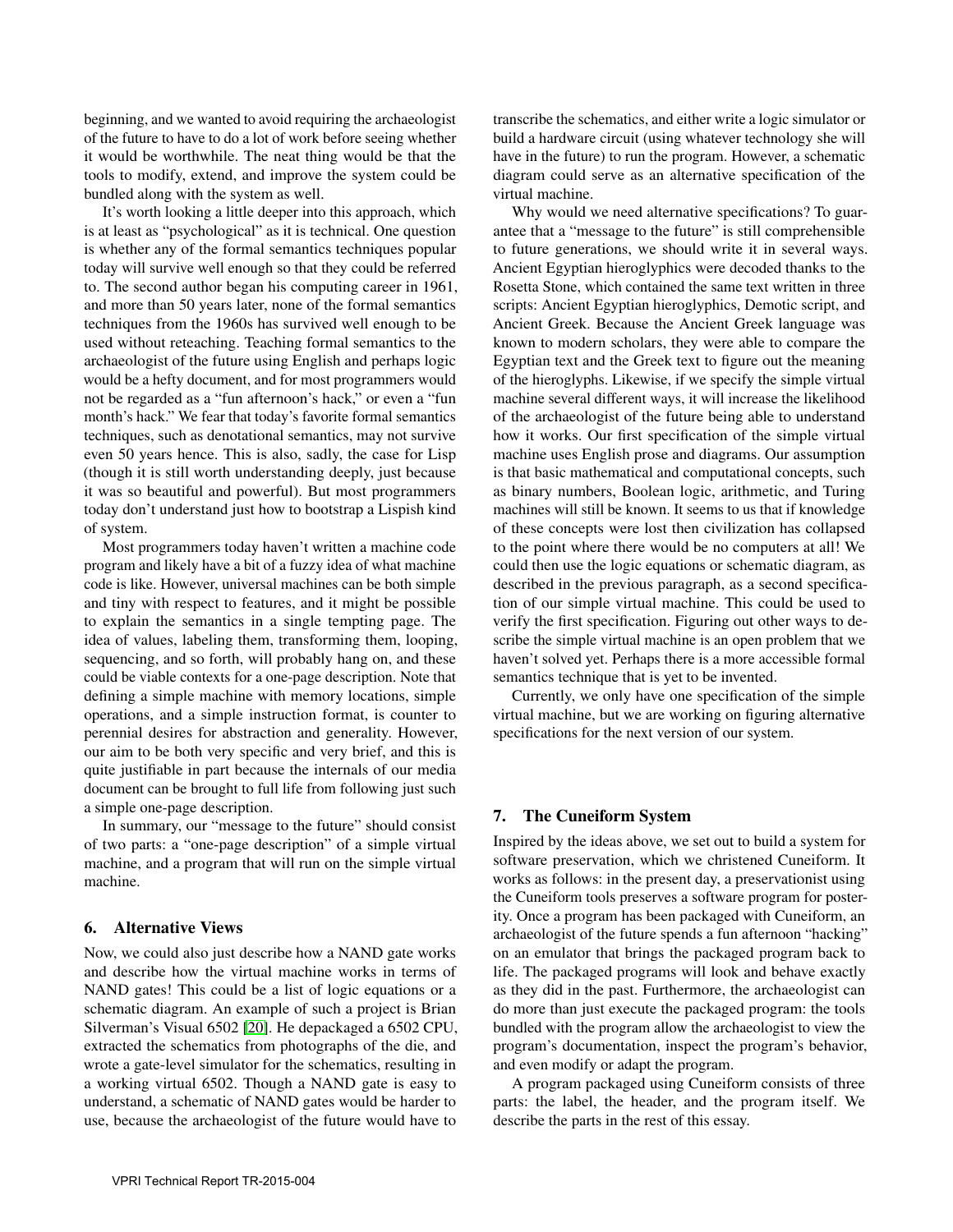# 8. The Label and the Header

Our packaged program is recorded as a sequence of bits, also called a bitstream, on a suitable digital storage medium. As we mentioned earlier, we are not solving the problem of designing a long-lasting digital storage medium in this essay; we assume that such a medium already exists, such as the Rosetta disk described above.

Suppose we have a Rosetta disk, and the bitstream of the packaged program is stored on the obverse side. On the reverse side is a label with the following information:

- 1. A short description of the preserved program.
- 2. Instructions on how to read the data from the storage medium. These instructions are specific to the storage medium used.
- 3. Instructions on how to interpret the bitstream.

Because our label should be readable with the naked eye, it cannot contain too much information. Therefore, we propose the following scheme. The bitstream begins with a header consisting of a two-dimensional, black-and-white bitmap containing a document that explains how to interpret the rest of the bitstream. Each bit in the header represents one pixel, where 0 is white and 1 is black. The label just needs to explain how to interpret the header as a bitmap in a few sentences plus a simple diagram. (The width and height of the document is specified in the label.) A sample label is shown in figure 1.

#### 9. The Chifir Virtual Machine

As we have mentioned earlier, real computer architectures have too much complexity, and we shouldn't make the archaeologist of the future implement an emulator (or even worse, a hardware version) of a real machine. Fortunately, any Turingcomplete machine can emulate any other Turing-complete machine. Therefore we propose the following scheme, illustrated in figure 2, which can be described as "one emulator running on top of another emulator." In the present, we have a program that is written for a specific computing platform, which we labeled Original Platform. At preservation time, we write an emulator for the original platform that will run the program to be preserved. The original platform emulator is designed to run on a simple virtual machine, so simple that it can be described in one page. The header with the black-andwhite bitmap contains the complete one-page specification for this virtual machine. Then, in the future, an archaeologist will read this specification and, in a fun afternoon, use it to hack together an emulator for this simple virtual machine. The archaeologist, of course, will implement this simple virtual machine emulator using whatever programming language and computing platform she will have in the future, which we labeled as Future Platform in figure 2.

The only two requirements for the design of this simple virtual machine are:

- 1. It can be described in a single Letter or A4-sized page using English and diagrams. A "one-pager" has a nice psychological quality of compactness and elegance to it; we were inspired by the half-page Lisp metacircular evaluator in the Lisp 1.5 manual [\[27\]](#page-11-14).
- 2. It can be implemented in a single afternoon by a reasonably competent programmer.

We think that trying to design a "universal" virtual machine to serve as the simple virtual machine is a bad idea, because trying to ensure compatibility with the entire design space of computer architectures will make the resulting "universal virtual machine" very complicated. In our opinion, this is the mistake of van der Hoeven et al.'s Universal Virtual Computer for software preservation [\[15\]](#page-11-18). They tried to make the most general virtual machine they could think of, one that could easily emulate all known real computer architectures easily. The resulting design [\[25\]](#page-11-19) has a segmented memory model, bit-addressable memory, and an unlimited number of registers of unlimited bit length. This Universal Virtual Computer requires several dozen pages to be completely specified and explained, and requires far more than an afternoon (probably several weeks) to be completely implemented.

For our prototype implementation, we preserved Smalltalk-72 [\[32\]](#page-11-20), famous as the very first Smalltalk system. Smalltalk-72 ran on the Xerox Alto, whose architecture was a modified Data General NOVA. For the simple virtual machine, we experimented with several architectures, including stack machines, accumulator machines, and two-address machines. Our current design, which sacrifices fast execution and efficient memory usage for extreme simplicity, is a three-address machine which we called Chifir<sup>[3](#page-5-0)</sup>. Our simple virtual machine is somewhat tailored to the Data General NOVA architecture and could also be used for other 16-bit minicomputer architectures of the 1960s and 1970s. A computing platform that is radically different from the Data General NOVA would probably need another design for its simple virtual machine.

A *word* in the Chifir machine has a length of 32 bits. The Chifir machine has the following state:

- 1. A memory *M* that consists of  $2^{11} = 2,097,152$  words.
- 2. A program counter *PC* with a length of 32 bits.

A Chifir instruction consists of an opcode *O* and three operands *A*, *B*, and *C*. An operand may only refer to a memory location. All instructions must take three operands, however, some instructions may not use all three operands.

There are 15 instructions, shown in table 1. The notation  $M[X]$  denotes the X<sup>th</sup> word of memory. The operator  $\leftarrow$ represents assignment, where the contents of the operand on the left are replaced with the contents of the operand on the right. Arithmetic and comparison instructions treat words as unsigned integers from 0 to  $2^{32}$ -1.

<span id="page-5-0"></span><sup>&</sup>lt;sup>3</sup> A highly-caffeinated Russian tea.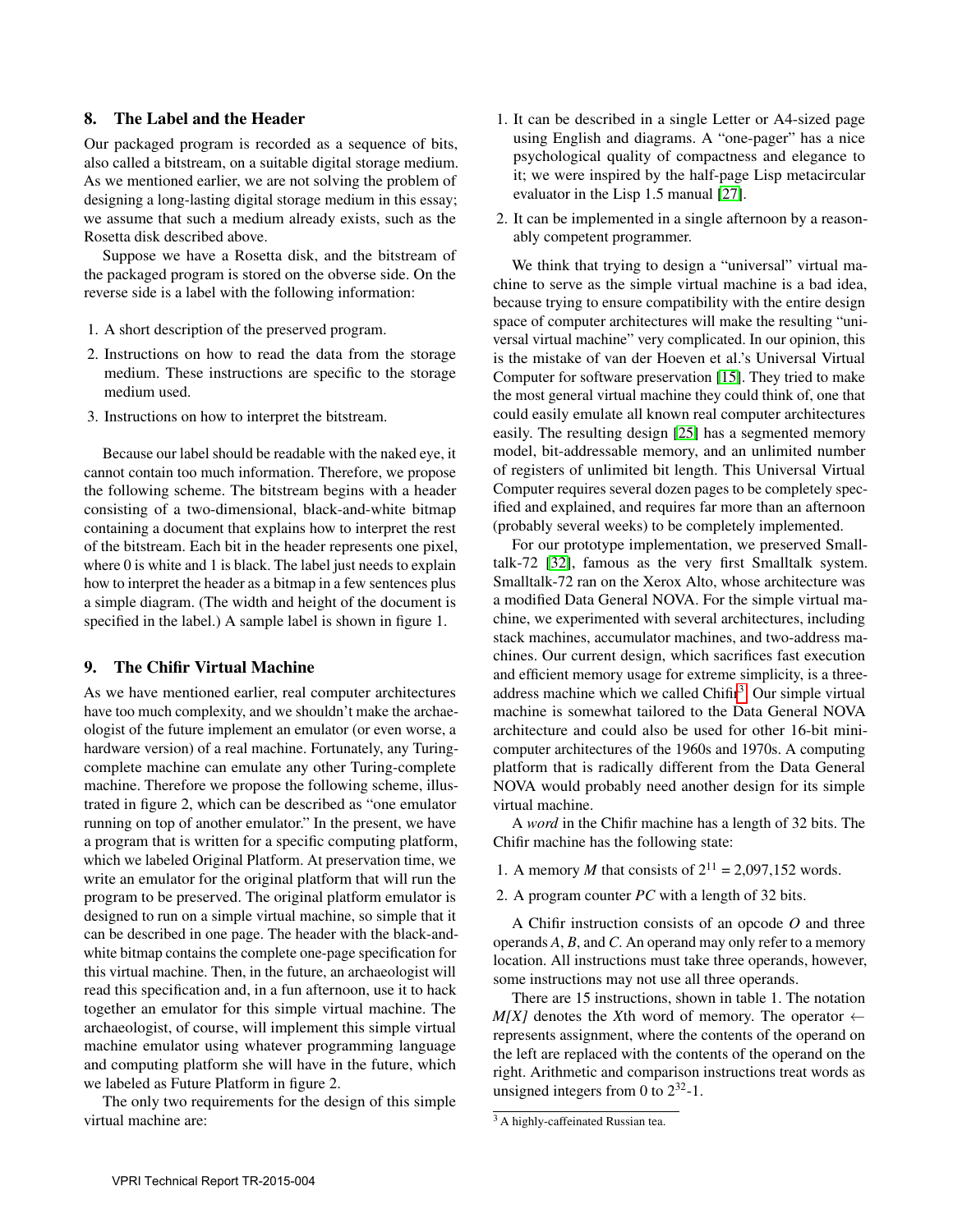This disk contains Smalltalk-72, one of the earliest object-oriented programming environments, for the Xerox Alto computer. The data on this disk is engraved as a series of bits, or zeros (0) and ones (1), in a clockwise spiral, starting from the outer rim, and can be read with an optical microscope.The dimensions and layout of the bits are: 30 μm 00 | 00<br>-------- $\int 20 \mu m$ 50 μm The first 350,208 bits on this disk contain a document, encoded as a black and white bitmap image, 684 pixels in width and 512 pixels in height. This document explains how to interpret the rest of the bits. bit 0 bit 1 bit 683 … … … bit 684 -… … … bit 349,524

Figure 1. A sample label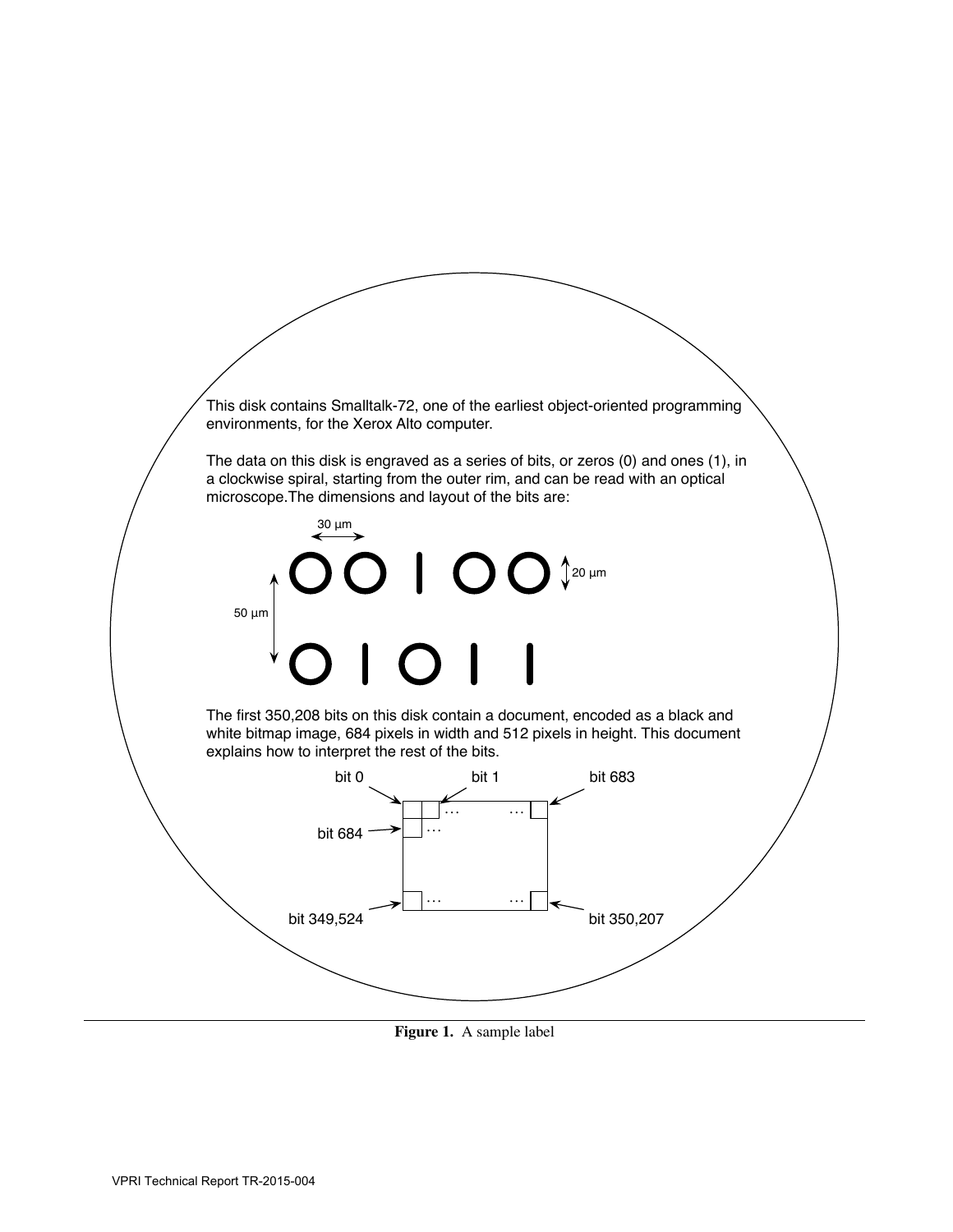

Figure 2. The Cuneiform architecture

A sample header, containing a Chifir virtual machine specification, is shown in figure 3.

As we have mentioned before, Chifir is just an incarnation of the idea of the simple virtual machine, tailored to emulate a specific platform. Since the Xerox Alto does not have signed integers, floating point numbers, or many other features, Chifir does not instructions for signed integer or floating point arithmetic. To emulate other platforms radically different from the Xerox Alto, we would need a different kind of simple virtual machine.

# 10. After the Afternoon Hack

Perhaps the archaeologist of the future will want to do more with the preserved program than just run it. Enthusiasts of today recreate historical machines such as the Antikythera mechanism and the Difference Engine. We can imagine that enthusiasts of the future may want to build an Atari 2600 or a PlayStation, to see how their ancestors entertained themselves. Therefore, we can include the complete documentation and specification of the computing platform inside the packaged program, along with some sort of reader application. Once the archaeologist of the future writes their "afternoon hack" and gets the preserved system running, their interest may be sufficiently piqued to try a more time-consuming project.

The archaeologist may also want to study how the preserved program works. Therefore, we should bundle the source code and development environment for the preserved program if these are available. However, the source code is not available for most software, and we should make it easy for the archaeologist to debug and reverse engineer the preserved program. She may also want to extract parts of the preserved program, such as the bitmaps from a HyperCard stack or the music from a video game, and we should make it easy for her to build the tools to do so.

Finally, it is conceivable that the archaeologist may want to modify the preserved program to adapt it to future needs, extend its functionality, or even create a "remix." A modernday example of such a remix is Malek Jandali's Echoes from Ugarit, a piano arrangement of the Hurrian Songs [\[21\]](#page-11-21). Dating from 1400 BC, the Hurrian Songs are the oldest surviving collection of written music in the world. We would like to

encourage the Malek Jandalis of the future to improve on our preserved program in ways we could have never imagined.

It is difficult to imagine what kinds of tools the archaeologists of the future may have, but we can help "interface" their futuristic tools with our present-day tools. After the Antikythera mechanism was discovered, it took us a few decades to figure out what its purpose was and how it worked. Imagine how much easier it would have been if the Greeks had tightly bundled a detailed manual and maintenance tools with the mechanism! We bundle a self-contained development environment with the preserved program. This development environment also runs on the Chifir virtual machine used to host the original platform emulator. When the archaeologist of the future launches the Cuneiform package (after writing the "afternoon hack"), she is presented with a choice of going directly to the preserved program or to the development environment. The archaeologist of the future would then be able to use the development environment to read the documentation, study and play with the source code, and most importantly, write tools to interface the preserved program and its components with the tools she will have in the future.

# 11. A Crutch for Preservationists

Though we could take an existing emulator and port it to our Chifir virtual machine, we found this approach to be unsatisfactory because most emulators are tightly coupled to a specific computing platform. Since emulation causes a slowdown of 2 to 4 orders of magnitude, emulators must take advantage of all the specifics and quirks of a certain platform in order to run fast enough on today's machines. For example, SheepShaver, an emulator for PowerPC Macintoshes [\[4\]](#page-10-6), is tightly coupled to Unix systems on x86. It uses a JIT compiler to translate PowerPC instructions to x86 instructions and implements a custom memory manager on top of libsigsegv for performance reasons. This custom memory manager is a nightmare to debug and modify, where most changes cause Heisenbugs that sometimes disappear when a debugger is attached. To port SheepShaver, we would need to retarget a C or C++ compiler to our Chifir virtual machine, remove the JIT compiler and implement a naive PowerPC interpreter, and port the POSIX environment, libc, SDL, and other libraries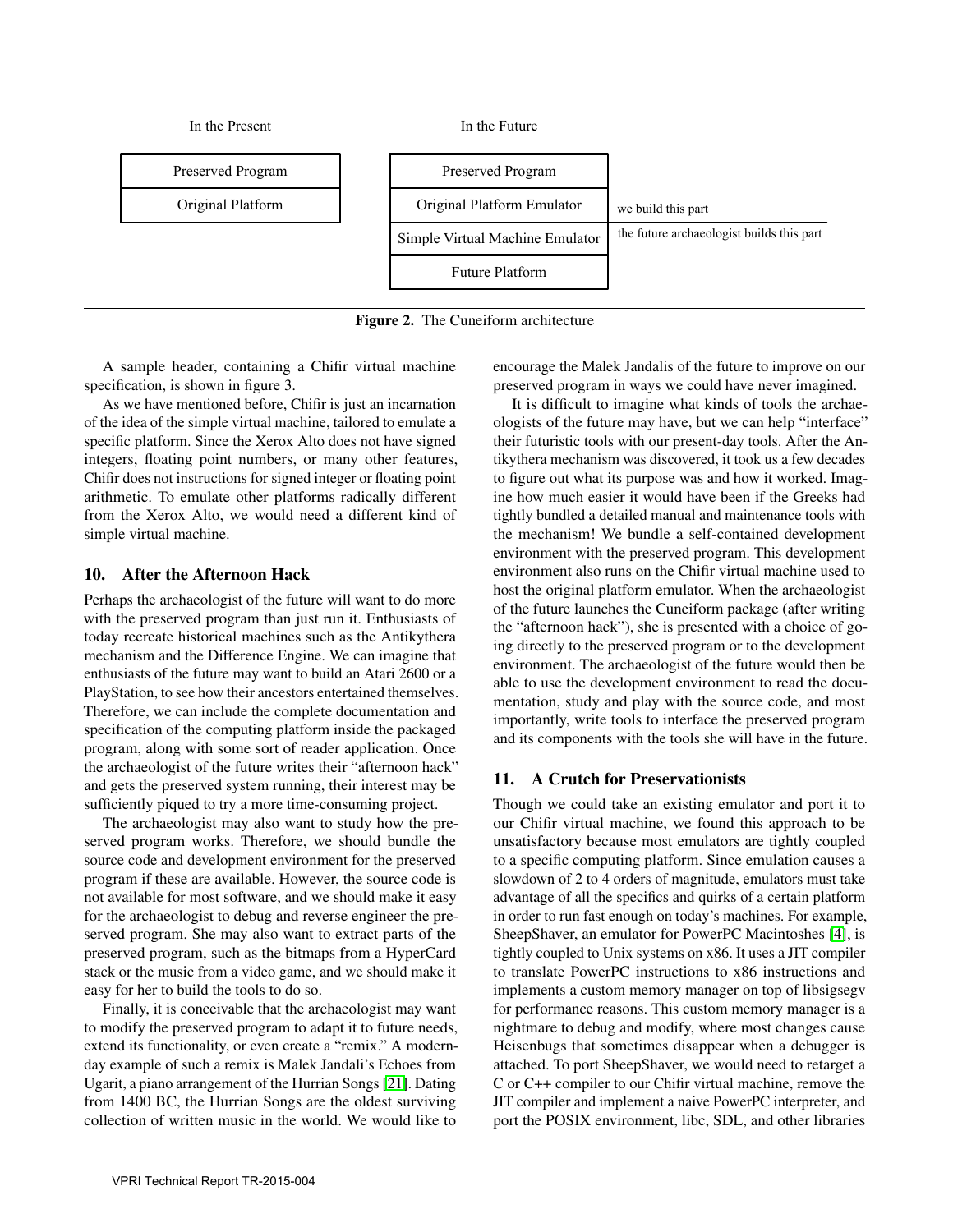| system, as well as a development environment that will allow you to inspect,<br>you need to write an emulator for a virtual computer described in this document.<br>modify, or extend the Smalltalk-72 system and its emulator. To run this program,<br>The rest of the bits on this disk contain a program that emulates a Smalltalk-72                                                                                                                                                                                                  | white pixel. The bitmap display buffer starts at memory address 1,048,576 and is<br>512 pixels in width and 684 pixels in height, laid out as shown in the diagram below:<br>by a single 32-bit word, where 0 represents a black pixel and 2 <sup>s2</sup> -1 represents a<br>The virtual computer has a black and white bitmap display. Each pixel is represented |
|-------------------------------------------------------------------------------------------------------------------------------------------------------------------------------------------------------------------------------------------------------------------------------------------------------------------------------------------------------------------------------------------------------------------------------------------------------------------------------------------------------------------------------------------|--------------------------------------------------------------------------------------------------------------------------------------------------------------------------------------------------------------------------------------------------------------------------------------------------------------------------------------------------------------------|
| the currently executing instruction. Execution begins at memory address 0.<br>words are loaded into memory starting at memory address 0.<br>32-bit words, where the most-significant bit is encountered first. These 32-bit<br>PC is a program counter, 32 bits wide, which contains the memory address of<br>The rest of the bits on this disk, starting from bit 350,208, are broken up into<br>The state of the virtual computer consists of M and PC<br>M is a memory consisting of 2,097,152 words, where each word is 32 bits wide- | offset 512<br>offset 0<br>offset 1<br>$\vdots$<br>offset 511                                                                                                                                                                                                                                                                                                       |
| Some instructions do not use all 3 operands.<br>An instruction consists of 4 a socrals, where the 1st acrains and the discussion consists of 4 a socration condition<br>remaining 3 words are operands. Each operand specifies a memory address                                                                                                                                                                                                                                                                                           |                                                                                                                                                                                                                                                                                                                                                                    |
| are preserved<br>result of an arithmetic operation cannot fit in 32 bits, then only the lowest 32 bits<br>Arithmetic operations treat words as unsigned integers from 0 to 2 <sup>82</sup> -1. If the                                                                                                                                                                                                                                                                                                                                     | offset 349,696<br>offset 350,207                                                                                                                                                                                                                                                                                                                                   |
| the left are replaced with the contents of the operand on the right.<br>A, B, and C denote the first, second, and third operands, respectively<br>The symbol $\leftarrow$ represents assignment, where the contents of the operand on<br>The notation M[X] denotes the Xth word of memory.                                                                                                                                                                                                                                                | been refreshed.<br>memory address 1,048,576. The screen is refreshed when the screen refresh<br>instruction (opcode 14) is executed. This instruction blocks until the screen has<br>To get the memory address of a pixel, add the offset for that pixel to the starting                                                                                           |
| <u>Opcode</u><br><b>Semantics</b>                                                                                                                                                                                                                                                                                                                                                                                                                                                                                                         | keyboard instruction (opcode 15) is executed. If a character from the keyboard is<br>The virtual computer has a keyboard.<br>To read a character from the keyboard, the                                                                                                                                                                                            |
| N<br>If $M[B] = 0$ , then PC $\leftarrow$ M[A]<br><b>PC + MIA</b>                                                                                                                                                                                                                                                                                                                                                                                                                                                                         | available, it immediately returns, storing the character code into M[A]; otherwise, it                                                                                                                                                                                                                                                                             |
| ω<br>MAI + PC                                                                                                                                                                                                                                                                                                                                                                                                                                                                                                                             | plock's unital a key is pressed. The cranacter codes to the Keyboard are listed polow.                                                                                                                                                                                                                                                                             |
| c<br>4<br>M[A] ← M[M[B]]<br>M[A] + M[B]                                                                                                                                                                                                                                                                                                                                                                                                                                                                                                   | $\vec{o}$<br>$\infty$<br>Back<br>ξ<br>44<br>$\frac{4}{3}$<br>+<br>49<br>89<br>$\circ$<br>Φ<br>I<br>98<br>95<br>$\prec$<br>$\subset$<br>$\overline{5}$<br>66<br>$\mathtt{\Omega}$<br>$\circ$<br>$\overline{13}$<br>114<br>م                                                                                                                                         |
| ω<br>┙<br>M[M[B]] ← M[A]                                                                                                                                                                                                                                                                                                                                                                                                                                                                                                                  | χg<br>ದ<br>Space<br>Enter<br>$\frac{4}{6}$<br>$45\,$<br>පි<br>69<br>٨<br>74<br>ے<br>88<br>$\overline{a}$<br>$\leq$<br>×<br>$\frac{1}{2}$<br>$\overline{5}$<br>Ф<br>$\frac{1}{2}$<br>$\frac{1}{9}$<br>$\pmb{\mathsf{c}}$                                                                                                                                            |
| $^\infty$<br>$M[A] \leftarrow M[B] - M[C]$<br>M[A] ← M[B] + M[C                                                                                                                                                                                                                                                                                                                                                                                                                                                                           | 33<br>$\Rightarrow$<br>47<br>$\overline{6}$<br>$\mathsf{II}$<br>ᆽ<br>68<br>≺<br>$\overline{5}$<br>6<br>$\overline{11}$<br>$\blacksquare$                                                                                                                                                                                                                           |
| ဖ<br>$M[A] \leftarrow M[B] \times M[C]$                                                                                                                                                                                                                                                                                                                                                                                                                                                                                                   | 35<br>34<br>Hand<br>$\pmb{\ast}$<br>$49\,$<br>$48\,$<br>∸<br>O<br>සි<br>ౘ<br>V<br>4<br>Σ<br>$\overline{5}$<br>80<br>N<br>$\frac{1}{2}$<br>104<br>F<br>$\overline{11}$<br>$\frac{11}{8}$<br>₹<br>$\overline{\phantom{a}}$                                                                                                                                           |
| $\vec{0}$<br>⋣<br>$M[A] \leftarrow M[B] \div M[C]$<br>M[A] ← M[B] modulo M[C]                                                                                                                                                                                                                                                                                                                                                                                                                                                             | 98<br>$\circ$<br>g<br>N<br>$\mathfrak{g}_4$<br>Smile<br>Right<br>$\approx$<br>z<br>$\overline{6}$<br>$\overline{5}$<br>$\overline{5}$<br>$\pmb{\times}$                                                                                                                                                                                                            |
| ದ<br>$\vec{v}$<br>$\mathsf{M}[\mathsf{A}] \leftarrow \mathsf{NOT}(\mathsf{M}[\mathsf{B}] \; \mathsf{AND} \; \mathsf{M}[\mathsf{C}])$<br>if M[B] < N[C], then M[A] + 1, else M[A] +<br>O                                                                                                                                                                                                                                                                                                                                                   | 38<br>37<br>Еyе<br>$\circ$<br>$\mathbb S^2$<br>ىي<br>د<br>4<br>ω<br>8<br>œ,<br>⋗<br>$\hbox{\scriptsize\it\sqcup}$<br>$\overline{8}$<br>Σą<br>$\circ$<br>τ<br>$^{94}$<br>83<br>$\rightarrow$<br>107<br>$\overline{6}$<br>≂<br>$\vec{z}$<br>$\frac{1}{2}$<br>$\blacksquare$<br>×                                                                                     |
| 4<br>Refresh the screen                                                                                                                                                                                                                                                                                                                                                                                                                                                                                                                   | 39<br>53<br><b>CT</b><br>29<br>C<br>$\frac{8}{2}$<br>O<br>96<br>$^\uparrow$<br>601<br>$\exists$<br>123                                                                                                                                                                                                                                                             |
| <u>ដ</u><br>Get one character from the keyboard and store it into M[A]                                                                                                                                                                                                                                                                                                                                                                                                                                                                    | $\ddot{d}$<br>54<br>Φ<br>89<br>U<br>82<br>고<br>96<br>$\overline{11}$<br>$\Rightarrow$<br>124                                                                                                                                                                                                                                                                       |
| PC is incremented by 4 after each instruction is executed, except for instructions<br>with opcode 1 and 2.                                                                                                                                                                                                                                                                                                                                                                                                                                | 41<br>$42$<br>×<br>99<br>gg<br>$^\infty$<br>↘<br>69<br>2<br>m<br>F<br>83<br>84<br>ဖ<br>86<br>$\overline{6}$<br>σ<br>$\pmb{\omega}$<br>$\frac{1}{5}$<br>$\overrightarrow{=}$<br>$\circ$<br>τ<br>55<br>$\overline{56}$<br>¿.                                                                                                                                         |
|                                                                                                                                                                                                                                                                                                                                                                                                                                                                                                                                           |                                                                                                                                                                                                                                                                                                                                                                    |

Figure 3. A sample header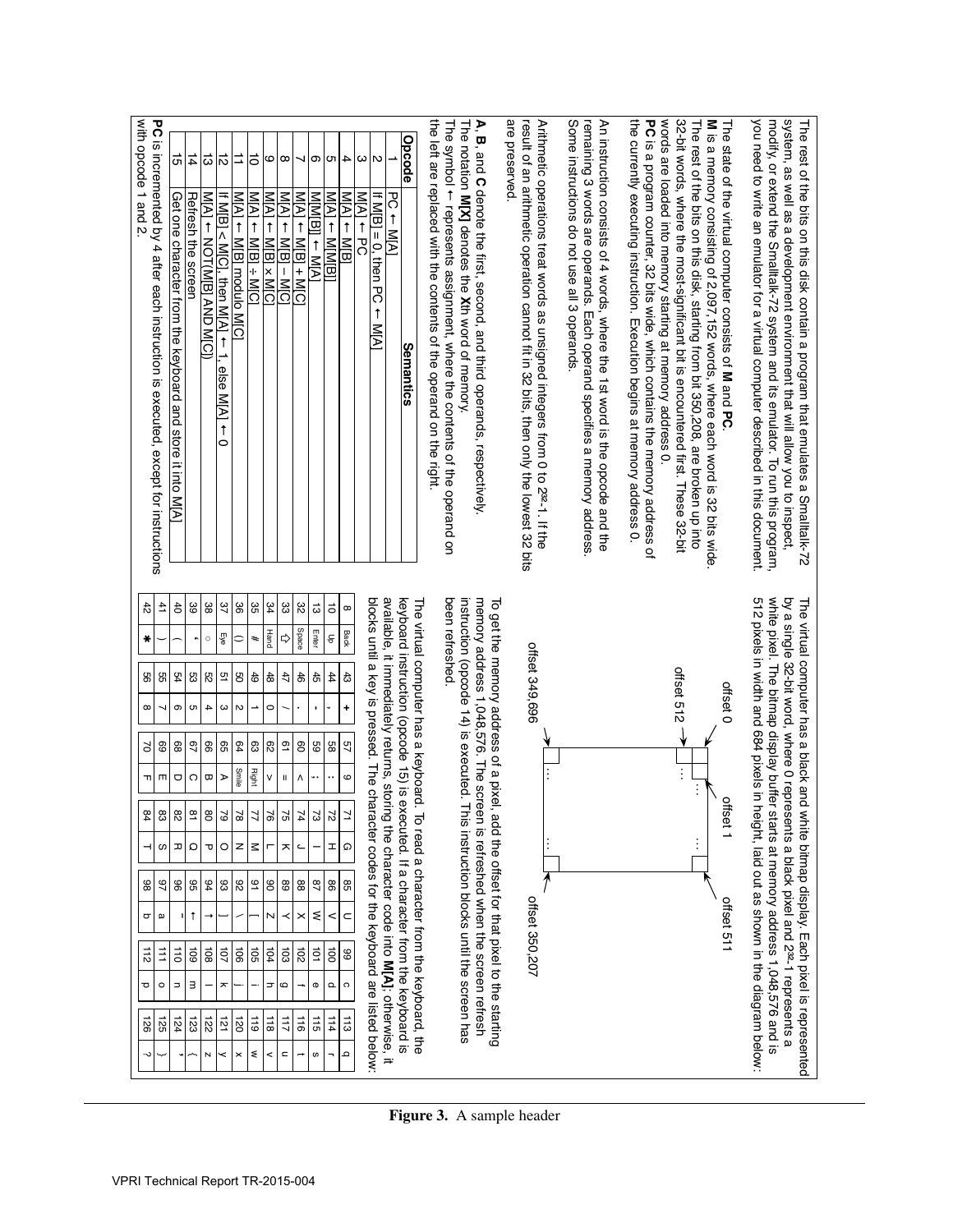| <b>Opcode</b>  | <b>Semantics</b>                                                                                  |
|----------------|---------------------------------------------------------------------------------------------------|
|                | $PC \leftarrow M[A]$                                                                              |
| 2              | If $M[B] = 0$ , then $PC \leftarrow M[A]$                                                         |
| 3              | $M[A] \leftarrow PC$                                                                              |
| $\overline{4}$ | $M[A] \leftarrow M[B]$                                                                            |
| 5              | $M[A] \leftarrow M[M[B]]$                                                                         |
| 6              | $M[M[B]] \leftarrow M[A]$                                                                         |
| 7              | $M[A] \leftarrow M[B] + M[C]$                                                                     |
| 8              | $M[A] \leftarrow M[B] - M[C]$                                                                     |
| 9              | $M[A] \leftarrow M[B] \times M[C]$                                                                |
| 10             | $M[A] \leftarrow M[B] \div M[C]$                                                                  |
| 11             | $M[A] \leftarrow M[B]$ modulo M[C]                                                                |
| 12             | If M[B] <m[c], <math="" m[a]="" then="">\leftarrow 1, else M[A] <math>\leftarrow</math> 0</m[c],> |
| 13             | $M[A] \leftarrow NOT(M[B] AND M[C])$                                                              |
| 14             | Refresh the screen                                                                                |
| 15             | Get one character from the keyboard and store it in M[A]                                          |

Table 1. Chifir instruction set

that the emulator needs. Our experience is that writing a new emulator is easier than trying to decouple the workings of an existing emulator from the platform it runs on. Since we assume that computers of the future will be much faster, we don't care about optimizing our emulator's performance. We just build a naive implementation, which is far simpler than existing emulators, with their crazy optimizations and techniques.

The Universal Virtual Computer [\[15\]](#page-11-18) that we mentioned above has no higher-level language. To write a program for the UVC, the preservationist must write individual UVC instructions in a special assembly language. This is a tedious and error-prone task, as several generations of assembly language programmers may attest. To make the job easier, we developed a high-level language specifically designed for writing emulators for the original platform. Our language is an expression-oriented, imperative programming language where the only data types are bit vectors and arrays of bit vectors. It features a compact and readable notation for manipulating bit vectors and incorporates ideas from APL [\[19\]](#page-11-22),  $\lambda$ -RTL [\[30\]](#page-11-23), and Verilog [\[35\]](#page-11-24).

As we mentioned earlier, if the archaeologist of the future wants to modify the emulator or build a hardware replica, she will need to understand how the original platform and its emulator work. For this purpose, we include the source code of the original platform emulator and the compiler for our emulator-writing language.

An emulator written in our emulator-writing language aims to be an "executable and debuggable specification" that "separates meaning from optimization." These two ideas were guiding principles of the STEPS Project at the Viewpoints Research Institute [\[26\]](#page-11-25), that aimed to reinvent personal computing in 20,000 lines of readable and maintainable code. To achieve such an ambitious goal, the STEPS group developed many high-level, domain-specific languages. Code

written in these domain-specific languages specified "what" to do, not "how" to do it, unlike code written in an imperative language like C or C++. To improve the performance of the domain-specific language, optimization details would be written separately from the high-level program instead of obscuring the meaning of the high-level program, thus separating the meaning from optimization. As our emulatorwriting language is still an imperative language that is an incremental improvement over writing an emulator in C or C++, we still have a long way to go until we truly have a language for "executable specifications."

#### 12. Current Incarnation

We chose Smalltalk-72 for our prototype implementation due to its familiarity to us, as one of the authors was one of the original developers; furthermore, Smalltalk-72 is historically notable as one of the earliest object-oriented programming languages. Our emulator-writing language compiler was written in OMeta/JavaScript and compiled down to the Chifir virtual machine described in figure 3 and 4. We tested our design by writing emulators for the Chifir virtual machine in several languages, including C and JavaScript; it did not take more than a few hours to write each emulator.

For our development environment, we chose Smalltalk-76 [\[17\]](#page-11-26), an image-based, object-oriented programming language and system that was a predecessor to modern Smalltalks. Like modern Smalltalks, it used bytecodes for portability, but is much smaller and simpler than modern Smalltalks; a functioning Smalltalk-76 interpreter is given in the appendix of the Smalltalk-76 paper cited above. Our current implementation is very slow due to having a bytecode interpreter, but we plan to improve it by translating Smalltalk-76 bytecodes directly to Chifir.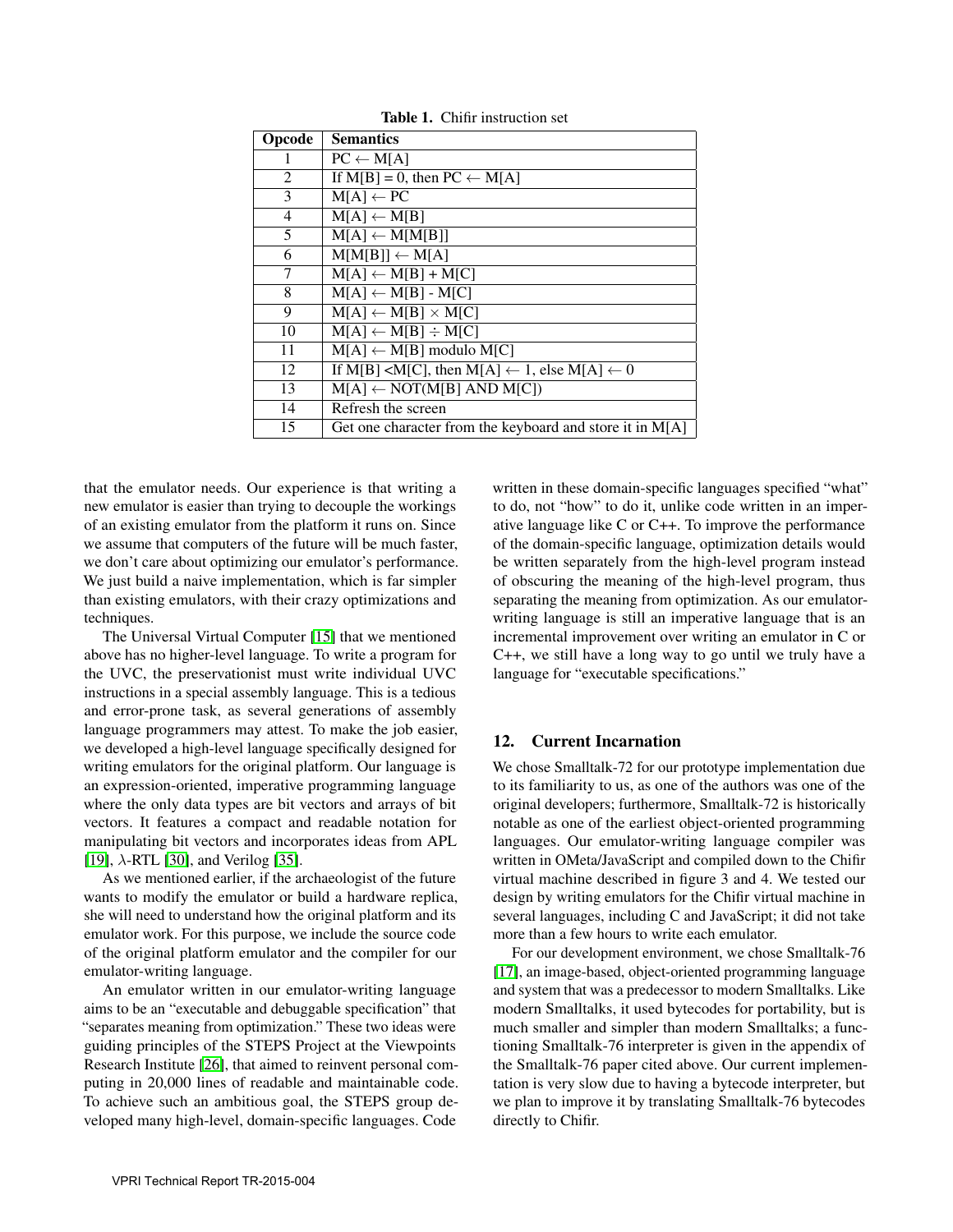# 13. Future Incarnations

We have a few ideas for what we want to do next.

Firstly, we need to do extensive testing of our system. Our plan is to give our "preserved program" to a large number of programmers and tell them to "solve this puzzle." This group of programmers should have different skill levels and be familiar with different programming languages and frameworks. We should observe them "solve the puzzle" and note what difficulties they face trying to write the "afternoon hack." If they find it too difficult or take far more than an afternoon we should take that into account when designing the next incarnation of Cuneiform.

Secondly, we plan to add a set of "unit tests" to our system to simplify the process of writing the "afternoon hack." These unit tests would execute when the preserved program is fed into the "afternoon hack," and check if the "afternoon hack" had been implemented correctly. For each opcode, an instruction with that opcode would be executed and its result would be compared with the correct value (thus also testing the comparison instruction). Designing a good set of unit tests is tricky, because there is a potential for false negatives (an incorrect emulator can be written so that it passes all the tests). Nevertheless, even a rudimentary set of unit tests would be helpful.

Finally, we'd like to develop alternative specifications for our virtual machine, to serve as a "Rosetta Stone." As we mentioned earlier, our current idea is to have the archaeologist of the future write a logic simulator, and our "program" could be a set of logic equations.

# 14. Final Remarks

The scheme we described in this essay is but one proposal, and is in no way, shape, or form a complete and definitive technical solution to the challenging and underexplored problem of ensuring the future of our digital heritage. And underexplored it is. Whereas library and archival science is currently just waking up to the idea of preserving digital artifacts, the computer industry does not pay much attention to its past, preferring to focus on the next big thing instead. Thus, software preservation has mostly been the domain of hobbyists and enthusiasts and mostly focused on video games and 8-bit microcomputers of the 1980s. Most traditional libraries and library scientists are focused on preserving static documents instead of interactive media; the use of software emulation is still controversial within the fields of library and archival science [\[5\]](#page-10-7). The Computing History Museum focuses on preserving hardware, but not software. The Internet Archive and <textfiles.com> are some of the few institutions who preserve software, but they mostly focus on preserving the bits themselves, without focusing on ensuring that future generations can still make use of the preserved bits.

There have been preservation efforts previous to our work, but we find them to be unsatisfactory. The aforementioned

CAMiLEON project [\[16\]](#page-11-27) proposes to preserve emulators written in a subset of C along with the preserved program, but we believe that C is too dependent on the underlying hardware to be practical. Furthermore, many popular languages in the past have since become completely unknown; we fear that the same may happen to a language even as well-established as C. When the second author began his computing career in 1961, the most popular language was Algol, yet Algol has fallen completely into disuse in 2015. The aforementioned Universal Virtual Computer proposes a two-layered emulation approach similar to ours, where the original platform emulators will run on a Universal Virtual Computer, but this Universal Virtual Computer is too complex to be implemented in an afternoon.

Computing is useful, profitable, and fun, but we should spend a little bit of effort to consider more than the immediate present and do some serious long-term thinking. As Stewart Brand, cofounder of the Long Now Foundation, said:

"Civilization is revving itself into a pathologically short attention span. The trend might be coming from the acceleration of technology, the short-horizon perspective of market-driven economics, the next-election perspective of democracies, or the distractions of personal multi-tasking. All are on the increase. Some sort of balancing corrective to the short-sightedness is needed-some mechanism or myth which encourages the long view and the taking of long-term responsibility, where 'long-term' is measured at least in centuries."

#### References

- <span id="page-10-2"></span>[1] P. Z. Adelstein. Permanence of Digital Information. In *Proceedings of XXXIV International Conference of the Round Table on Archives*, XXXIV CITRA, pages 1-7, Budapest, Hungary, 1999.
- <span id="page-10-0"></span>[2] Anonymous. *The Anglo-Saxon Chronicle*.
- <span id="page-10-5"></span>[3] R. S. Barton. A New Approach to the Functional Design of a Digital Computer. In *Papers Presented at the May 9-11, 1961, Western Joint IRE-AIEE-ACM Computer Conference*, pages 393-396, New York, NY, USA, 1961. ACM.
- <span id="page-10-6"></span>[4] C. Bauer. SheepShaver: an open source PowerMac emulator. URL <http://sheepshaver.cebix.net/>.
- <span id="page-10-7"></span>[5] D. Bearman. *Reality and Chimeras in the Preservation of Electronic Records*. Corporation for National Research Initiatives, 1999.
- <span id="page-10-3"></span>[6] Commodore Business Machines, Inc. *Commodore 64 Programmer's Reference Manual*. Howard W. Sams & Co., Inc., 1982.
- <span id="page-10-4"></span>[7] O. J. Dahl and K. Nygaard. *SIMULA: A Language for Programming and Description of Discrete Event Systems*. Norwegian Computing Center, 1966.
- <span id="page-10-1"></span>[8] H. C. Darby. *Domesday England*. Cambridge University Press, 1986.